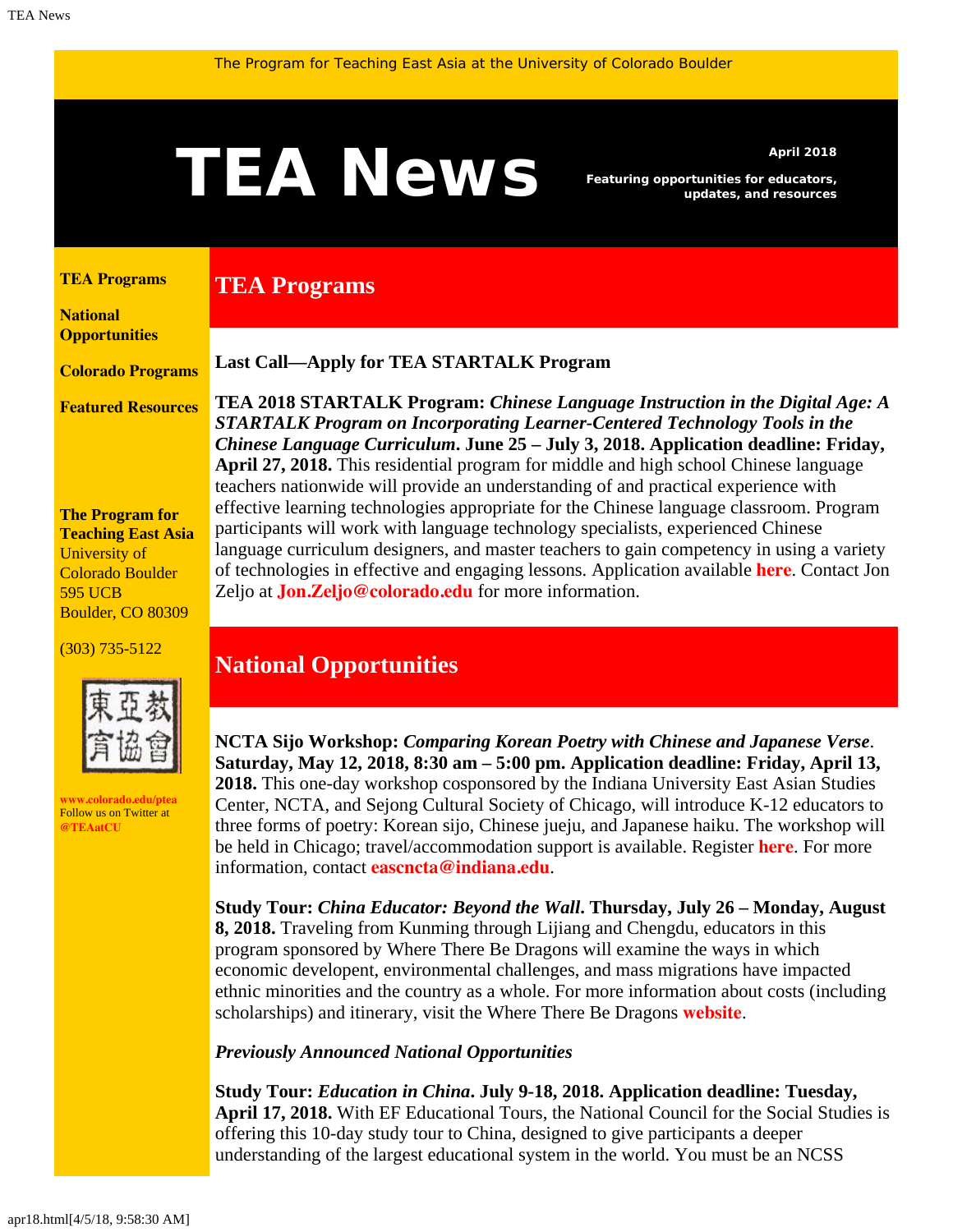member to apply. For more information, visit the NCSS **[website](http://www.socialstudies.org/professional-learning/tours)**.

**NCTA Online Book Group:** *Moth and Wasp, Soil and Ocean: Remembering Chinese Scientist Pu Zhelong's Work for Sustainable Farming***. April 28 – May 2, 2018.** This book group sponsored by NCTA at the Five College Center for East Asian Studies and the History Department at U-MASS Amherst will focus on Sigrid Schmalzer's picture book on sustainable farming. The book is suitable for both lower and upper elementary school students. Includes a webinar on May 2. For more information, visit the FCCEAS **[website](https://www.fivecolleges.edu/fcceas/moth-wasp)**.

**Summer Institute:** *Discovering Korea's Past: Interdisciplinary Connections***. June 25- 27, 2018. Application deadline: Friday, May 11, 2018.** The Freer Gallery of Art and Arthur M. Sackler Gallery at the Smithsonian Institution will sponsor this program on Korean art and culture. Participants will hear from scholars, go behind the scenes with curators at the Smithsonian, and experiment with decorative techniques used in the Goryeo dynasty. Registration is available **[here](https://www.eventbrite.com/e/discovering-koreas-past-summer-institute-interdisciplinary-connections-tickets-42289508057)**.

**2018 National Chinese Language Conference. Thursday, May 17 – Saturday, May 19, 2018.** This annual conference offers K-16 Chinese teachers the opportunity to share best practices in the field of Chinese language education. The 2018 conference will be in Salt Lake City. For more information, visit the conference **[website](https://asiasociety.org/national-chinese-language-conference)**.

**Summer Workshop for Teaching Professionals of Mandarin Chinese. June 4-15, 2018.** This two-week program at National Taiwan Normal University will provide teachers with pedagogical skills and cultural knowledge applicable to teaching Chinese. For more information, contact Ching-Hsuan Wu at **[iloveteachingchinese@gmail.com](mailto:iloveteachingchinese@gmail.com)** or John Lin at **[ylin8@mail.moe.gov.tw](mailto:ylin8@mail.moe.gov.tw)**.

**Summer Seminar:** *Changing Lives in Modern China***. Friday and Saturday, July 27- 28, 2018.** Designed to help middle and high school teachers include modern China in their curriculum, this workshop presented by the 1990 Institute in San Mateo, California, will feature scholar presentations, as well as an opportunity to interact with Chinese citizens. More information is available **[here](http://teachers.1990institute.org/2018-tw/)**.

# **Colorado Programs**

**Film Screening:** *An Evening with Shunsaku Hayashi.* **Monday, April 16, 2018, 7 pm.** Shunsaku Hayashi, a painter and animator from Osaka, will present three of his short films. The free event will be held in room 1B20 of the Visual Arts Complex on the CU Boulder campus.

**Traveling Exhibition:** *Parallel Nippon: Contemporary Japanese Architecture, 1996- 2006***. Through Friday, April 27, 2018 (excluding Sundays).** This exhibition aims to convey an accurate picture of Japan's architectural profession in the focus decade, during which it generated new forms of value through fine-tuned designs adapted to the evolving demands of the times. The exhibition is being held at the University of Colorado Denver College of Architecture and Planning (1250 14th Street, Denver), weekdays from 6:00 am  $-8:00$  pm and Saturdays from 7:30 am  $-5:00$  pm.

**Art Exhibit:** *Millie Chen: Four Recollections.* **Through July 21, 2018.** This exhibit features a new installation by Taiwainese-Canadian artist, conceived during her artist-inresidence at CU Boulder. The exhibit can be viewed at the CU Art Museum (1085 18th